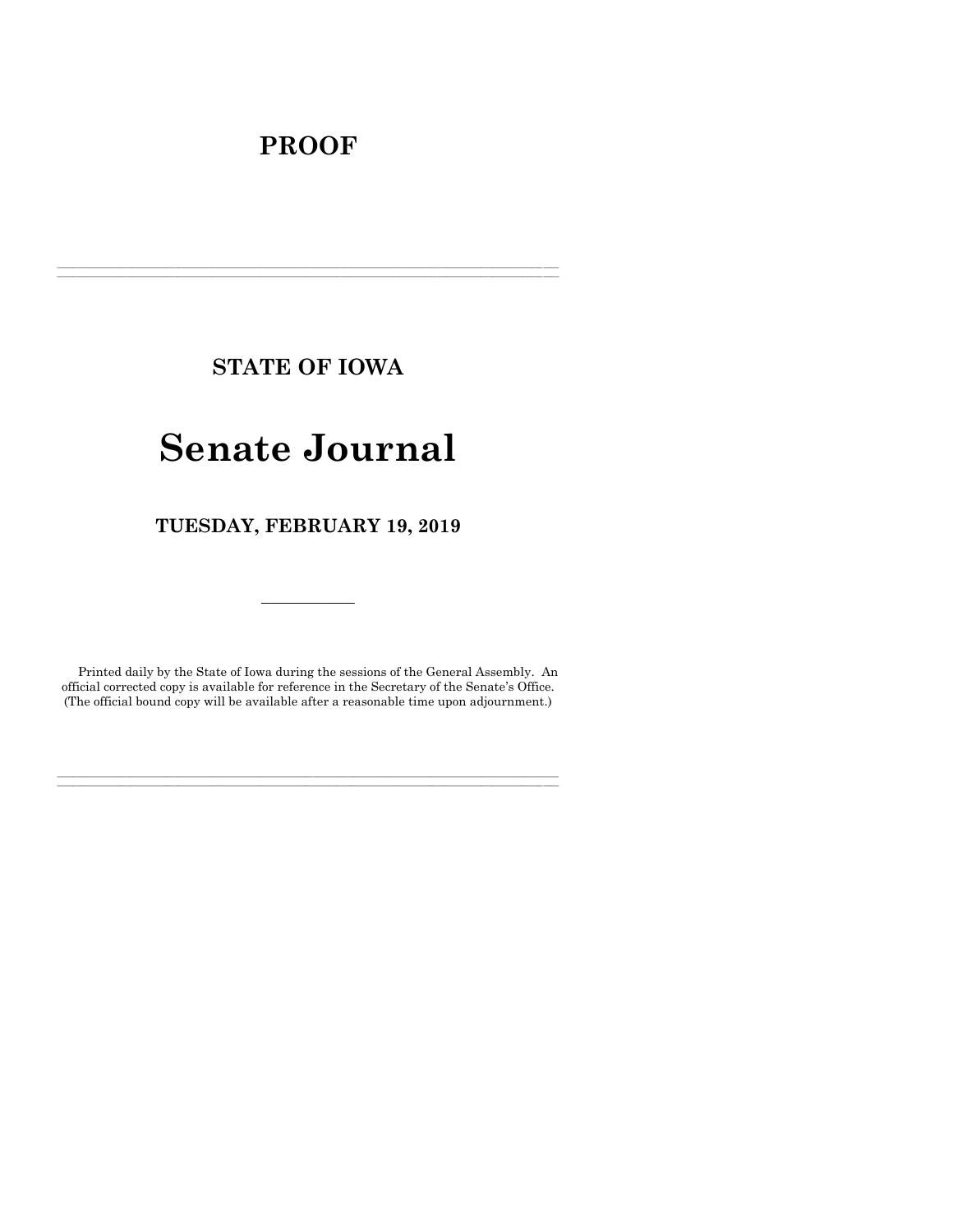## **JOURNAL OF THE SENATE**

 $\overline{\phantom{a}}$ 

THIRTY-SEVENTH CALENDAR DAY TWENTY-SECOND SESSION DAY

Senate Chamber Des Moines, Iowa, Tuesday, February 19, 2019

The Senate met in regular session at 9:00 a.m., President Schneider presiding.

Prayer was offered by The Most Reverend Bishop Zinkula of the Catholic Diocese of Davenport. He was the guest of Senators Lofgren and Lykam.

## PLEDGE OF ALLEGIANCE

The Pledge of Allegiance was led by Senate Page Ben Theuma.

The Journal of Monday, February 18, 2019, was approved.

## ADJOURNMENT

On motion of Senator Whitver, the Senate adjourned at 9:06 a.m. until 9:00 a.m., Wednesday, February 20, 2019.

## **APPENDIX**

## COMMUNICATIONS RECEIVED

The following communications were received in the office of the Secretary of the Senate and placed on file in the Legislative Services Agency:

## DEPARTMENT OF WORKFORCE DEVELOPMENT

Judicial Review Report, pursuant to Iowa Code section 625.29. Report received on February 19, 2019.

New Career Vocational Training and Education Program Report, pursuant to 2017 Iowa Acts[, HF 518,](https://www.legis.iowa.gov/legislation/BillBook?ga=88&ba=HF518) section 18(2)(f). Report received on February 19, 2019.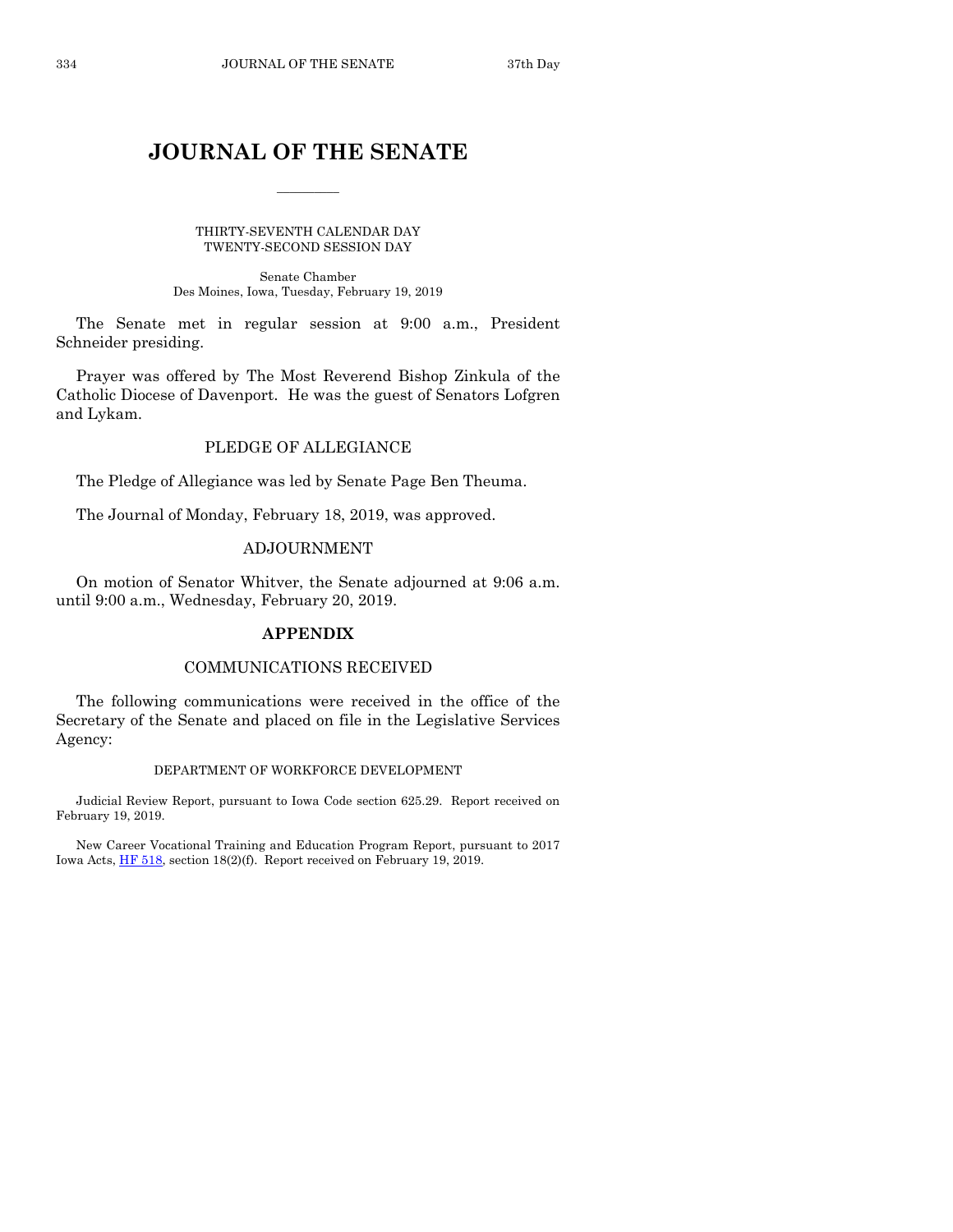## CERTIFICATE OF RECOGNITION

The Secretary of the Senate issued the following certificate of recognition:

Kevin Dill, Waterloo—For continuing the mission by helping veterans in need. Senator Dotzler.

## REPORTS OF COMMITTEE MEETINGS

#### **COMMERCE**

**Convened:** Tuesday, February 19, 2019, 1:05 p.m.

**Members Present:** Chapman, Chair; Koelker, Vice Chair; Lykam, Ranking Member; Bisignano, Bolkcom, Breitbach, Brown, Dawson, Feenstra, Johnson, Mathis, Nunn, Petersen, Quirmbach, Sinclair, and R. Smith.

**Members Absent:** Miller-Meeks (excused).

**Committee Business:** [SSB 1110](https://www.legis.iowa.gov/legislation/BillBook?ga=88&ba=SSB1110) was removed from bills to be discussed. [SSB 1085,](https://www.legis.iowa.gov/legislation/BillBook?ga=88&ba=SSB1085) as amended, passed with a voice vote. [SSB 1044,](https://www.legis.iowa.gov/legislation/BillBook?ga=88&ba=SSB1044) as amended, passed with a voice vote. [SSB 1096](https://www.legis.iowa.gov/legislation/BillBook?ga=88&ba=SSB1096) passed with a voice vote. [SSB 1083](https://www.legis.iowa.gov/legislation/BillBook?ga=88&ba=SSB1083) passed with a voice vote. [SSB 1156](https://www.legis.iowa.gov/legislation/BillBook?ga=88&ba=SSB1156) passed with a voice vote. [SSB 1151,](https://www.legis.iowa.gov/legislation/BillBook?ga=88&ba=SSB1151) as amended, passed with a record role call vote.

**Adjourned:** 1:55 p.m.

#### **STATE GOVERNMENT**

**Convened:** Tuesday, February 19, 2019, 3:10 p.m.

**Members Present:** R. Smith, Chair; Johnson, Vice Chair; Bisignano, Ranking Member; Celsi, Chapman, Cournoyer, Dawson, Feenstra, Jochum, Lykam, Schultz, T. Taylor, Whiting, and Zaun.

**Members Absent:** Miller-Meeks (excused).

**Committee Business:** [SF 53,](https://www.legis.iowa.gov/legislation/BillBook?ga=88&ba=SF53) [SSB 1115,](https://www.legis.iowa.gov/legislation/BillBook?ga=88&ba=SSB1115) [SSB 1118,](https://www.legis.iowa.gov/legislation/BillBook?ga=88&ba=SSB1118) and [SF 67.](https://www.legis.iowa.gov/legislation/BillBook?ga=88&ba=SF67)

**Adjourned:** 3:45 p.m.

#### **APPROPRIATIONS SUBCOMMITTEE ON AGRICULTURE AND NATURAL RESOURCES**

**Convened:** Tuesday, February 19, 2019, 10:05 a.m.

**Members Present:** Shipley, Chair; Mathis, Ranking Member; Kinney, and Sweeney.

**Members Absent:** Rozenboom, Vice Chair (excused).

**Committee Business:** Organizational meeting.

**Adjourned:** 10:55 a.m.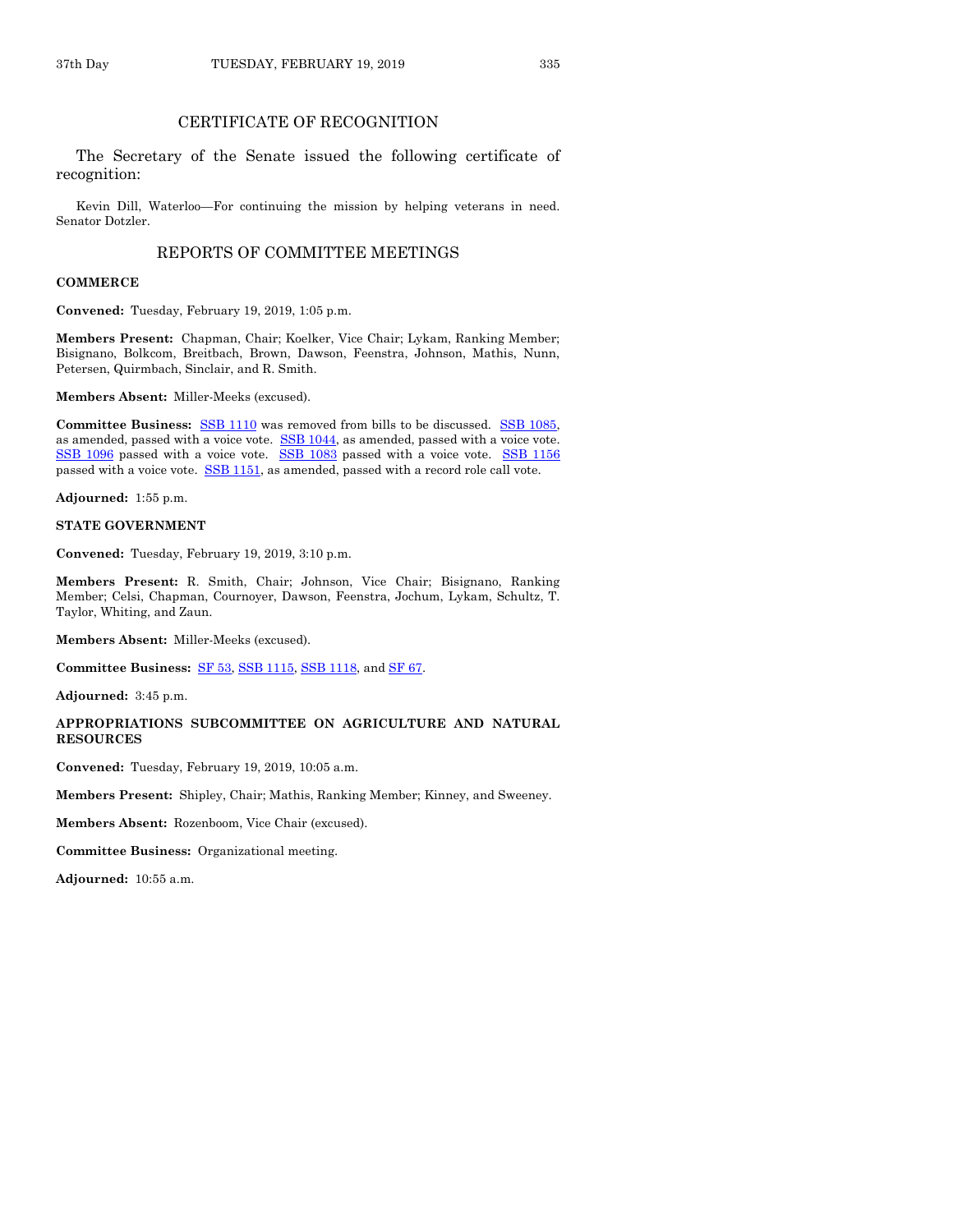#### **APPROPRIATIONS SUBCOMMITTEE ON EDUCATION**

**Convened:** Tuesday, February 19, 2019, 10:05 a.m.

**Members Present:** Kraayenbrink, Chair; Sinclair, Vice Chair; Wahls, Ranking Member; Koelker, and Quirmbach.

**Members Absent:** None.

**Committee Business:** IJAG Presentation Iowa Department for the Blind.

**Adjourned:** 10:55 a.m.

#### **APPROPRIATIONS SUBCOMMITTEE ON HEALTH AND HUMAN SERVICES**

**Convened:** Tuesday, February 19, 2019, 10:15 a.m.

**Members Present:** Costello, Chair; Edler, Vice Chair; Ragan, Ranking Member; and Bolkcom.

**Members Absent:** Miller-Meeks (excused).

**Committee Business:** Presentation on Iowa Medicaid.

**Adjourned:** 11:05 a.m.

## **APPROPRIATIONS SUBCOMMITTEE ON JUSTICE SYSTEM**

**Convened:** Tuesday, February 19, 2019, 10:05 a.m.

**Members Present:** Garrett, Chair; Nunn, Vice Chair; Hogg, Ranking Member; Carlin, and T. Taylor.

**Members Absent:** None.

**Committee Business:** Presentations by Division Administrator Steve Michael, Division of Criminal Juvenile Justice Planning, and by Director Joyce Flinn, Department of Homeland Security and Emergency Management.

**Adjourned:** 11:00 a.m.

#### **APPROPRIATIONS SUBCOMMITTEE ON TRANSPORTATION, INFRASTRUCTURE, AND CAPITALS**

**Convened:** Tuesday, February 19, 2019, 10:05 a.m.

**Members Present:** Johnson, Chair; Lykam, Ranking Member; Boulton, and Dawson.

**Members Absent:** R. Smith, Vice Chair (excused).

**Committee Business:** Presentation by Chief Information Officer.

**Adjourned:** 10:30 a.m.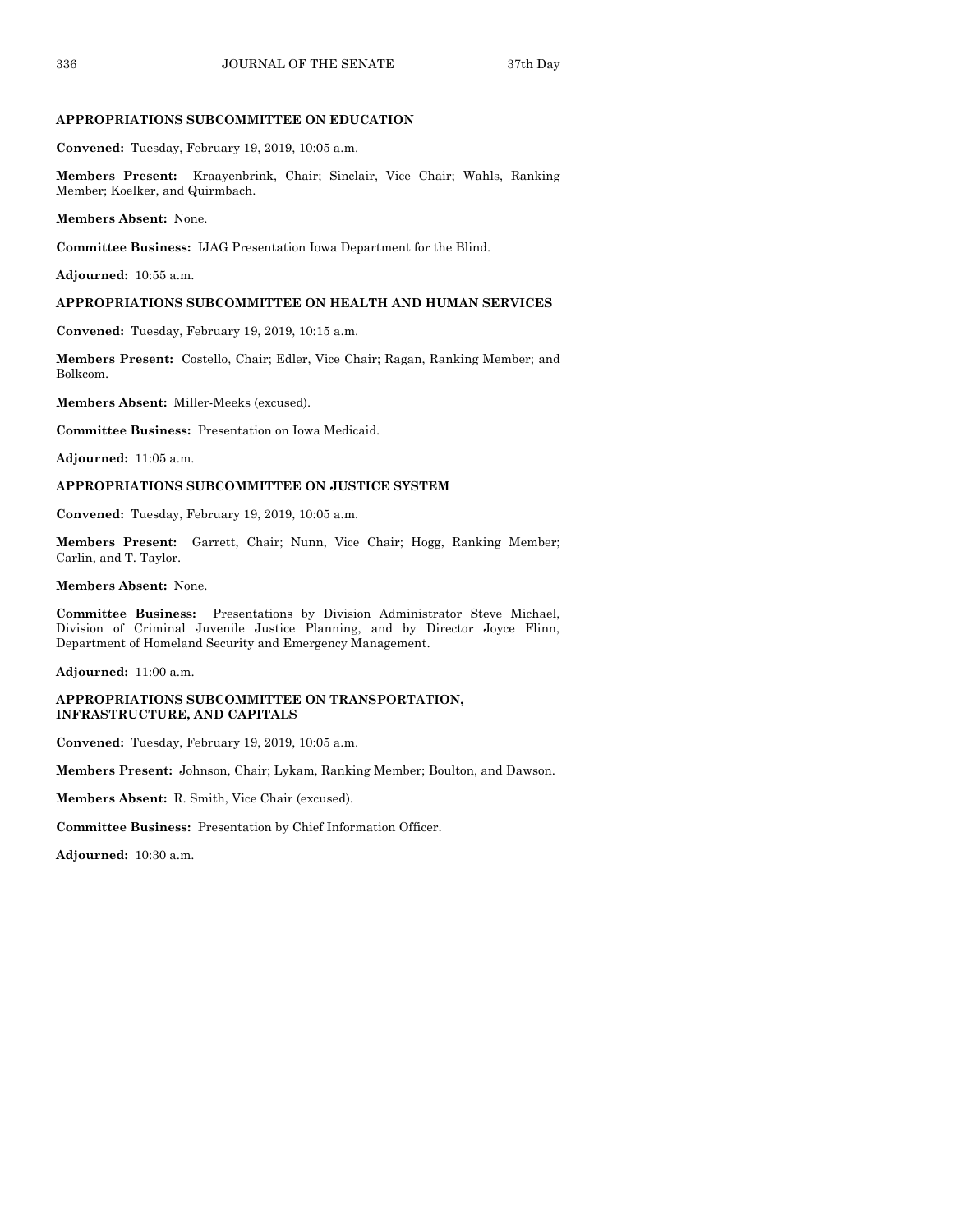## INTRODUCTION OF RESOLUTION

**[Senate Resolution 6](https://www.legis.iowa.gov/legislation/BillBook?ga=88&ba=SR6)**, by Whiting, a resolution for congratulating Seth Rollins on his recent Royal Rumble victory and acknowledging his upcoming match for the World Wrestling Entertainment, Inc. (WWE) Universal Championship against Brock Lesnar at WrestleMania 35.

Read first time under Rule 28 and referred to committee on **Rules and Administration**.

## INTRODUCTION OF BILLS

**[Senate File 295](https://www.legis.iowa.gov/legislation/BillBook?ga=88&ba=SF295)**, by Behn, a bill for an act relating to motor vehicles that traverse certain railroad grade crossings against a gate or signal, and providing penalties.

Read first time under Rule 28 and referred to committee on **Transportation**.

**[Senate File 296](https://www.legis.iowa.gov/legislation/BillBook?ga=88&ba=SF296)**, by Behn, Garrett, Greene, Chapman, Guth, Costello, Edler, Shipley, Zaun, Kapucian, Schultz, Segebart, Cournoyer, Johnson, Zumbach, Sweeney, Rozenboom, Carlin, Whiting, and Feenstra, a bill for an act creating a capital murder offense by establishing the penalty of death for murder in the first degree offenses involving kidnapping and sexual abuse offenses against the same victim who is a minor, and including effective date and applicability provisions.

Read first time under Rule 28 and referred to committee on **Judiciary**.

**[Senate File 297](https://www.legis.iowa.gov/legislation/BillBook?ga=88&ba=SF297)**, by Behn, a bill for an act relating to the individual income tax by creating a tax credit for community college students pursuing a credential leading to a high-demand occupation and including applicability provisions.

Read first time under Rule 28 and referred to committee on **Education**.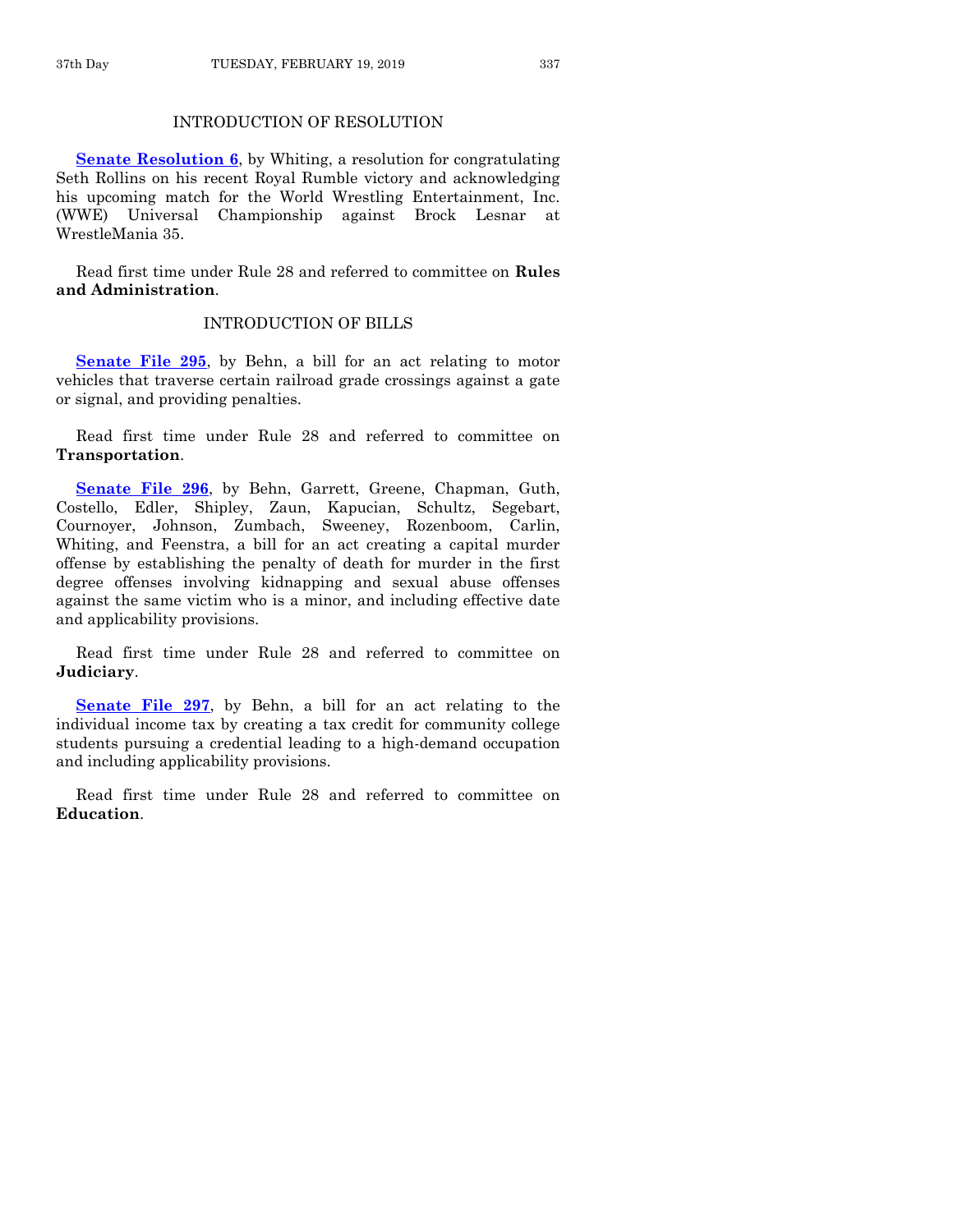**[Senate File 298](https://www.legis.iowa.gov/legislation/BillBook?ga=88&ba=SF298)**, by Lofgren, a bill for an act relating to the burden of proof in certain judicial proceedings involving school boards and rules adopted by the department of education.

Read first time under Rule 28 and referred to committee on **Education**.

**[Senate File 299](https://www.legis.iowa.gov/legislation/BillBook?ga=88&ba=SF299)**, by Shipley, a bill for an act providing for the regulation of certain food products by using the term meat.

Read first time under Rule 28 and referred to committee on **Agriculture**.

**[Senate File 300](https://www.legis.iowa.gov/legislation/BillBook?ga=88&ba=SF300)**, by J. Smith, a bill for an act related to allowable annual salaries for deputy county auditors in charge of elections administration.

Read first time under Rule 28 and referred to committee on **Local Government**.

**[Senate File 301](https://www.legis.iowa.gov/legislation/BillBook?ga=88&ba=SF301)**, by J. Smith and Carlin, a bill for an act authorizing city utilities to provide a reduced rate to certain persons based on age.

Read first time under Rule 28 and referred to committee on **Local Government**.

**[Senate File 302](https://www.legis.iowa.gov/legislation/BillBook?ga=88&ba=SF302)**, by committee on Transportation, a bill for an act relating to motor vehicles operated by an automated driving system, and making penalties applicable.

Read first time under Rule 28 and **placed on calendar**.

**[Senate File 303](https://www.legis.iowa.gov/legislation/BillBook?ga=88&ba=SF303)**, by committee on Transportation, a bill for an act relating to the replacement of a person's driver's license or nonoperator's identification card on the person's twenty-first birthday anniversary.

Read first time under Rule 28 and **placed on calendar**.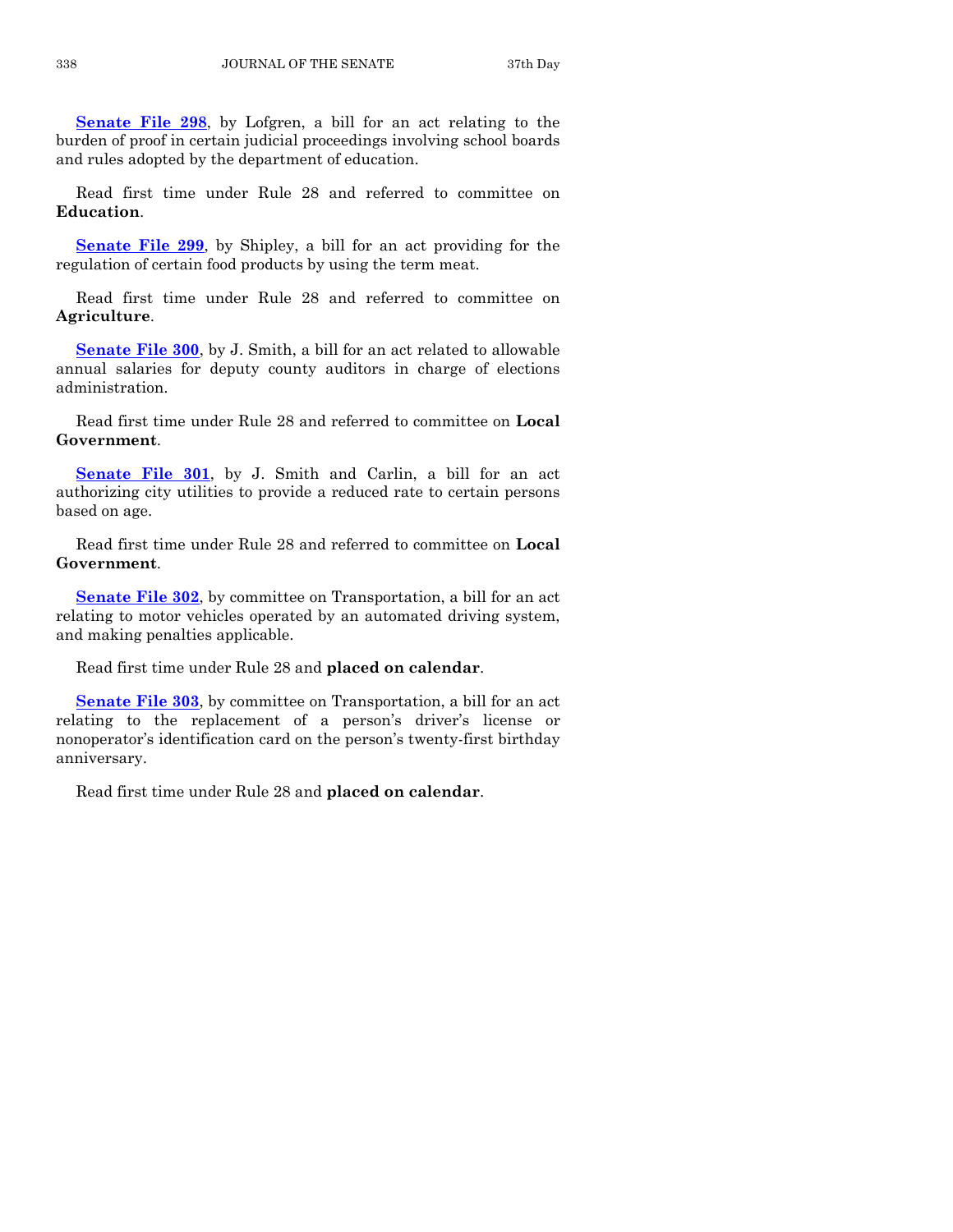**[Senate File 304](https://www.legis.iowa.gov/legislation/BillBook?ga=88&ba=SF304)**, by committee on Labor and Business Relations, a bill for an act relating to licensing sanctions against individuals who default or are delinquent on student loan debt or on a related service obligation.

Read first time under Rule 28 and **placed on calendar**.

**[Senate File 305](https://www.legis.iowa.gov/legislation/BillBook?ga=88&ba=SF305)**, by committee on Labor and Business Relations, a bill for an act relating to eligibility for the supplemental nutrition assistance program and cooperation regarding a child support order.

Read first time under Rule 28 and **placed on calendar**.

**[Senate File 306](https://www.legis.iowa.gov/legislation/BillBook?ga=88&ba=SF306)**, by committee on Ways and Means, a bill for an act establishing a lake Manawa state park user fee pilot program and providing for a future repeal.

Read first time under Rule 28 and **placed on Ways and Means calendar**.

**[Senate File 307](https://www.legis.iowa.gov/legislation/BillBook?ga=88&ba=SF307)**, by committee on Ways and Means, a bill for an act relating to the repeal of the state inheritance tax and the state qualified use inheritance tax.

Read first time under Rule 28 and **placed on Ways and Means calendar**.

**[Senate File 308](https://www.legis.iowa.gov/legislation/BillBook?ga=88&ba=SF308)**, by Zaun, a bill for an act relating to the exclusion of retirement income from the computation of the individual income tax including providing an exclusion for the federal civil service retirement system, and phasing in an exclusion of other retirement income, and including retroactive applicability provisions.

Read first time under Rule 28 and referred to committee on **Ways and Means**.

**[Senate File 309](https://www.legis.iowa.gov/legislation/BillBook?ga=88&ba=SF309)**, by T. Taylor, a bill for an act relating to unemployment compensation benefits and department-approved training.

Read first time under Rule 28 and referred to committee on **Labor and Business Relations**.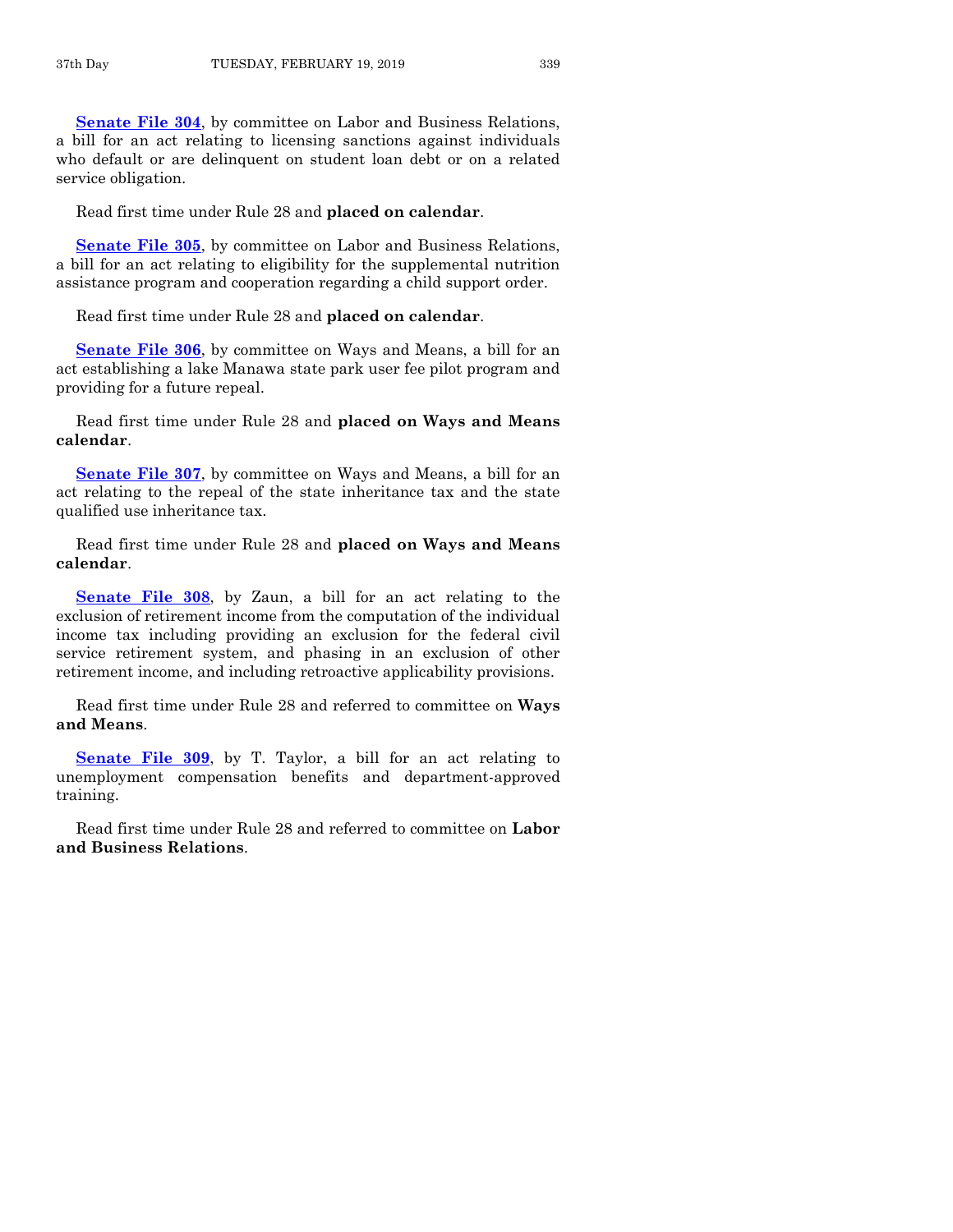**[Senate File 310](https://www.legis.iowa.gov/legislation/BillBook?ga=88&ba=SF310)**, by Wahls, a bill for an act providing limited immunity from certain criminal offenses and prohibiting certain disciplinary sanctions for persons under twenty-one years of age who report, seek, or require emergency assistance for alcohol overdoses or protection from certain crimes, and modifying penalties.

Read first time under Rule 28 and referred to committee on **Judiciary**.

**[Senate File 311](https://www.legis.iowa.gov/legislation/BillBook?ga=88&ba=SF311)**, by Wahls, a bill for an act providing for access to feminine hygiene products in public school restrooms.

Read first time under Rule 28 and referred to committee on **Education**.

**[Senate File 312](https://www.legis.iowa.gov/legislation/BillBook?ga=88&ba=SF312)**, by Wahls, a bill for an act providing for the development of a strategic plan regarding renewable energy production in the state.

Read first time under Rule 28 and referred to committee on **Commerce**.

**[Senate File 313](https://www.legis.iowa.gov/legislation/BillBook?ga=88&ba=SF313)**, by Dawson, a bill for an act relating to evidence of title by state banks for certain loans.

Read first time under Rule 28 and referred to committee on **Commerce**.

**[Senate File 314](https://www.legis.iowa.gov/legislation/BillBook?ga=88&ba=SF314)**, by Brown, a bill for an act establishing a shortline railroad restoration tax credit, and including effective date and retroactive applicability provisions.

Read first time under Rule 28 and referred to committee on **Ways and Means**.

**[Senate File 315](https://www.legis.iowa.gov/legislation/BillBook?ga=88&ba=SF315)**, by Chapman, a bill for an act establishing the criminal offense of unlawful presence in the state, and providing penalties.

Read first time under Rule 28 and referred to committee on **Judiciary**.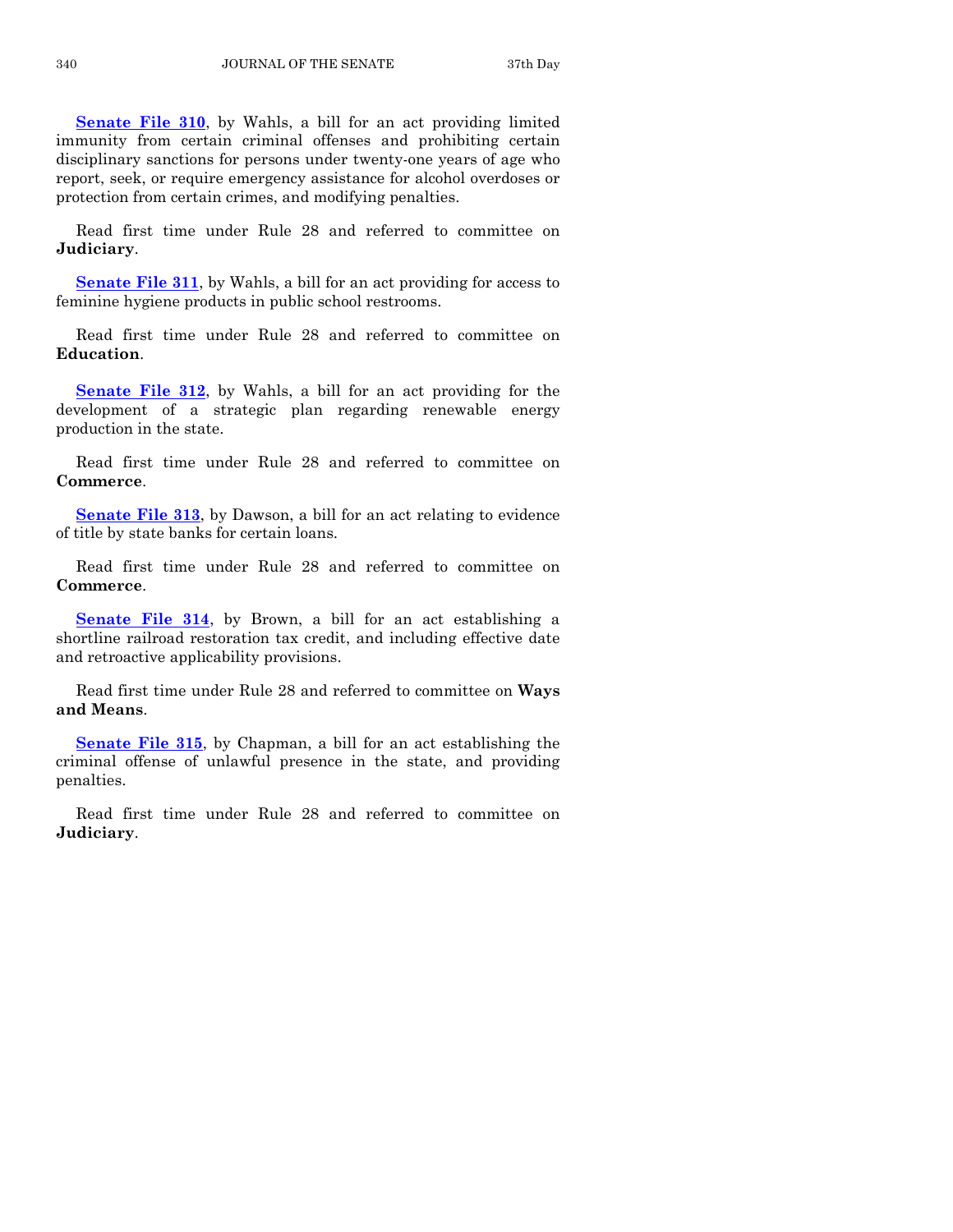**[Senate File 316](https://www.legis.iowa.gov/legislation/BillBook?ga=88&ba=SF316)**, by committee on Education, a bill for an act requesting the establishment of a special education interim study committee.

Read first time under Rule 28 and **placed on calendar**.

**[Senate File 317](https://www.legis.iowa.gov/legislation/BillBook?ga=88&ba=SF317)**, by Quirmbach, R. Taylor, Dotzler, Wahls, J. Smith, Celsi, Jochum, Mathis, Ragan, Petersen, Bolkcom, and Boulton, a bill for an act relating to the state preschool program by establishing a preschool expansion incentive, authorizing state aid for the incentive, and addressing program costs.

Read first time under Rule 28 and referred to committee on **Education**.

**[Senate File 318](https://www.legis.iowa.gov/legislation/BillBook?ga=88&ba=SF318)**, by Quirmbach, R. Taylor, Dotzler, Wahls, J. Smith, Celsi, Jochum, Mathis, Petersen, Bolkcom, and Boulton, a bill for an act establishing the office of student loan ombudsman within the college student aid commission.

Read first time under Rule 28 and referred to committee on **Education**.

## STUDY BILLS RECEIVED

## **[SSB 1179](https://www.legis.iowa.gov/legislation/BillBook?ga=88&ba=SSB1179) Transportation**

Relating to distance requirements for electronically coordinated motor vehicles following in a sequence.

#### **[SSB 1180](https://www.legis.iowa.gov/legislation/BillBook?ga=88&ba=SSB1180) Transportation**

Relating to towable recreational vehicles, making penalties applicable, and including applicability provisions.

#### **[SSB 1181](https://www.legis.iowa.gov/legislation/BillBook?ga=88&ba=SSB1181) Agriculture**

Providing for a beginning farmer tax credit program, providing for fees, and including effective date and retroactive applicability provisions.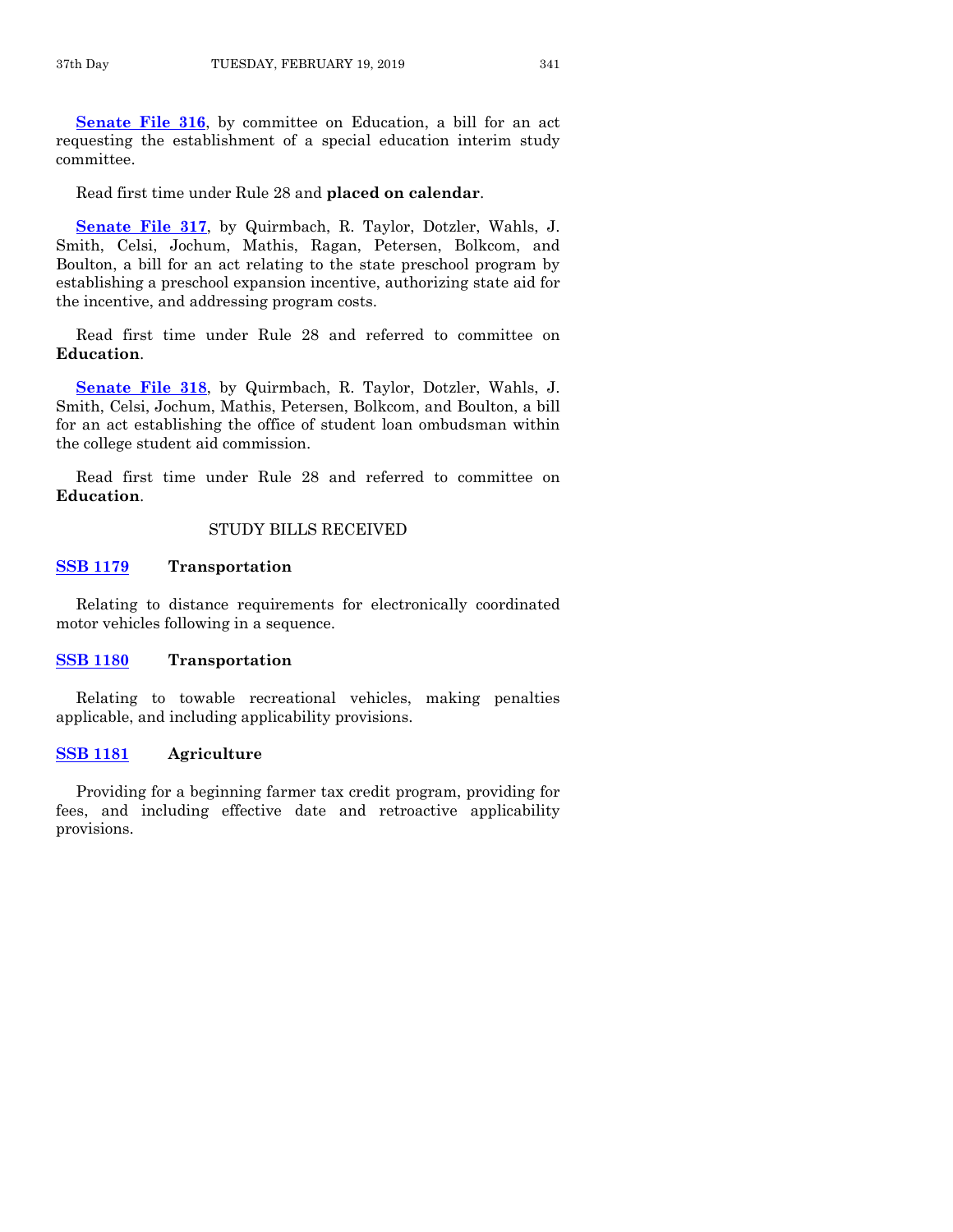## **[SSB 1182](https://www.legis.iowa.gov/legislation/BillBook?ga=88&ba=SSB1182) Agriculture**

Relating to the powers and duties of the department of agriculture and land stewardship, by changing the name of the weather bureau, modifying reporting requirements regarding agricultural liming material, modifying provisions applicable to demonstration projects involving alternative fuels, transferring certain Code sections, providing for the use of certain appropriated moneys for surface water quality, and eliminating certain watershed demonstration pilot projects.

## SUBCOMMITTEE ASSIGNMENTS

**[Senate Joint Resolution 6](https://www.legis.iowa.gov/legislation/BillBook?ga=88&ba=SJR6)** (Reassigned)

STATE GOVERNMENT: Schultz, Chair; Lykam and Whiting

**[Senate Joint Resolution 13](https://www.legis.iowa.gov/legislation/BillBook?ga=88&ba=SJR13)**

STATE GOVERNMENT: R. Smith, Chair; Celsi and Cournoyer

**[Senate Joint Resolution 15](https://www.legis.iowa.gov/legislation/BillBook?ga=88&ba=SJR15)**

STATE GOVERNMENT: Schultz, Chair; Jochum and Whiting

**[Senate Joint Resolution 16](https://www.legis.iowa.gov/legislation/BillBook?ga=88&ba=SJR16)**

WAYS AND MEANS: Carlin, Chair; Dotzler and Sweeney

#### **[Senate File 35](https://www.legis.iowa.gov/legislation/BillBook?ga=88&ba=SF35)** (Reassigned)

STATE GOVERNMENT: R. Smith, Chair; Chapman and Lykam

#### **[Senate File 56](https://www.legis.iowa.gov/legislation/BillBook?ga=88&ba=SF56)** (Reassigned)

STATE GOVERNMENT: R. Smith, Chair; Cournoyer and Lykam

## **[Senate File 76](https://www.legis.iowa.gov/legislation/BillBook?ga=88&ba=SF76)**

WAYS AND MEANS: Feenstra, Chair; R. Smith and Wahls

## **[Senate File 82](https://www.legis.iowa.gov/legislation/BillBook?ga=88&ba=SF82)**

LABOR AND BUSINESS RELATIONS: Schultz, Chair; Bisignano and Carlin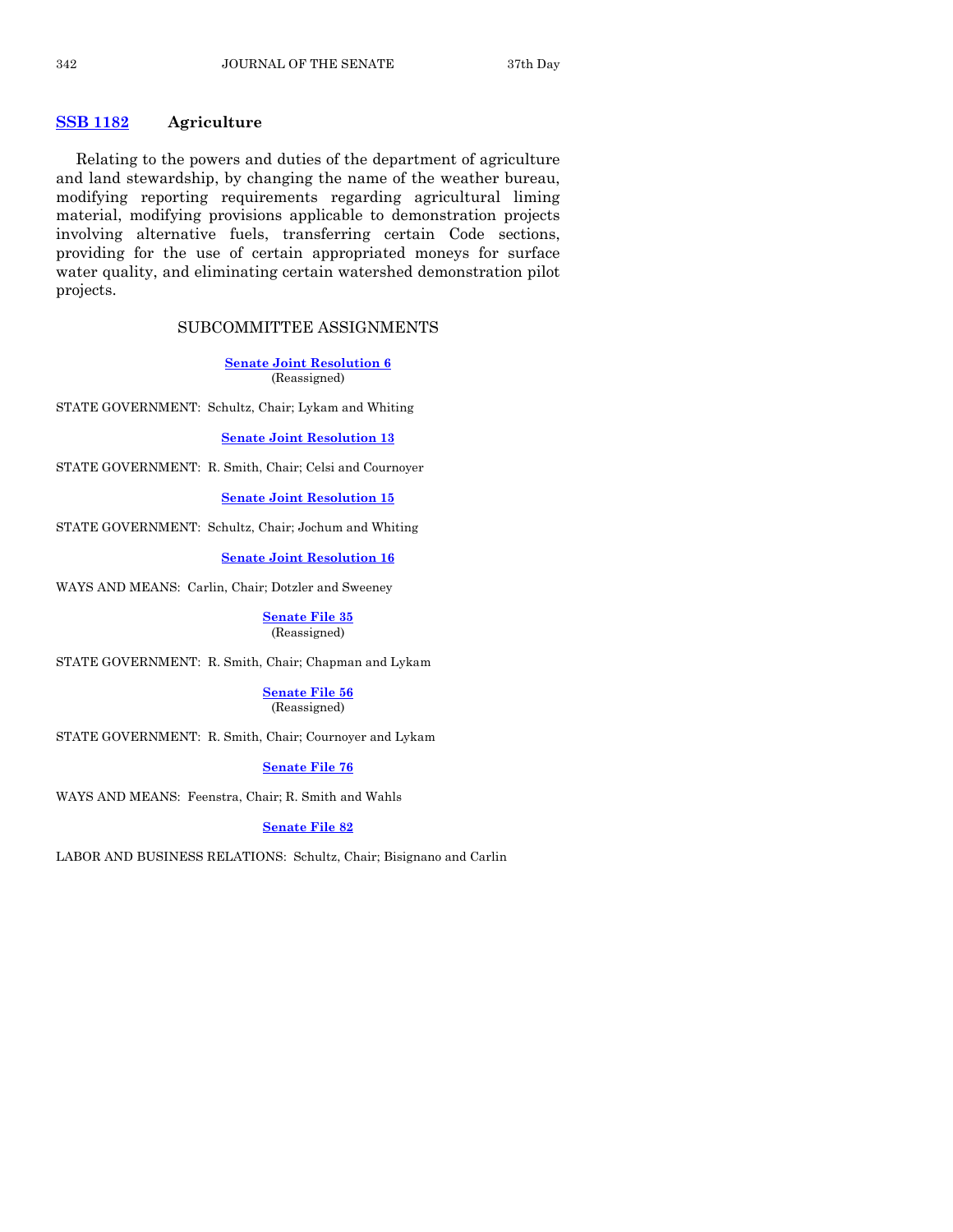#### **[Senate File 95](https://www.legis.iowa.gov/legislation/BillBook?ga=88&ba=SF95)** (Reassigned)

STATE GOVERNMENT: Feenstra, Chair; Chapman and Lykam

**[Senate File 103](https://www.legis.iowa.gov/legislation/BillBook?ga=88&ba=SF103)** (Reassigned)

WAYS AND MEANS: Feenstra, Chair; Dawson and J. Smith

**[Senate File 128](https://www.legis.iowa.gov/legislation/BillBook?ga=88&ba=SF128)**

(Reassigned)

STATE GOVERNMENT: Whiting, Chair; Lykam and Schultz

**[Senate File 131](https://www.legis.iowa.gov/legislation/BillBook?ga=88&ba=SF131)** (Reassigned)

WAYS AND MEANS: Dawson, Chair; Carlin and J. Smith

**[Senate File 133](https://www.legis.iowa.gov/legislation/BillBook?ga=88&ba=SF133)** (Reassigned)

WAYS AND MEANS: Behn, Chair; Dawson and Jochum

#### **[Senate File 134](https://www.legis.iowa.gov/legislation/BillBook?ga=88&ba=SF134)** (Reassigned)

STATE GOVERNMENT: Whiting, Chair; Lykam and Schultz

**[Senate File 145](https://www.legis.iowa.gov/legislation/BillBook?ga=88&ba=SF145)** (Reassigned)

STATE GOVERNMENT: Whiting, Chair; Chapman and Lykam

**[Senate File 154](https://www.legis.iowa.gov/legislation/BillBook?ga=88&ba=SF154)** (Reassigned)

WAYS AND MEANS: Feenstra, Chair; Dotzler and R. Smith

**[Senate File 162](https://www.legis.iowa.gov/legislation/BillBook?ga=88&ba=SF162)** (Reassigned)

STATE GOVERNMENT: R. Smith, Chair; Chapman and Lykam

**[Senate File 184](https://www.legis.iowa.gov/legislation/BillBook?ga=88&ba=SF184)** (Reassigned)

WAYS AND MEANS: Brown, Chair; Chapman and Wahls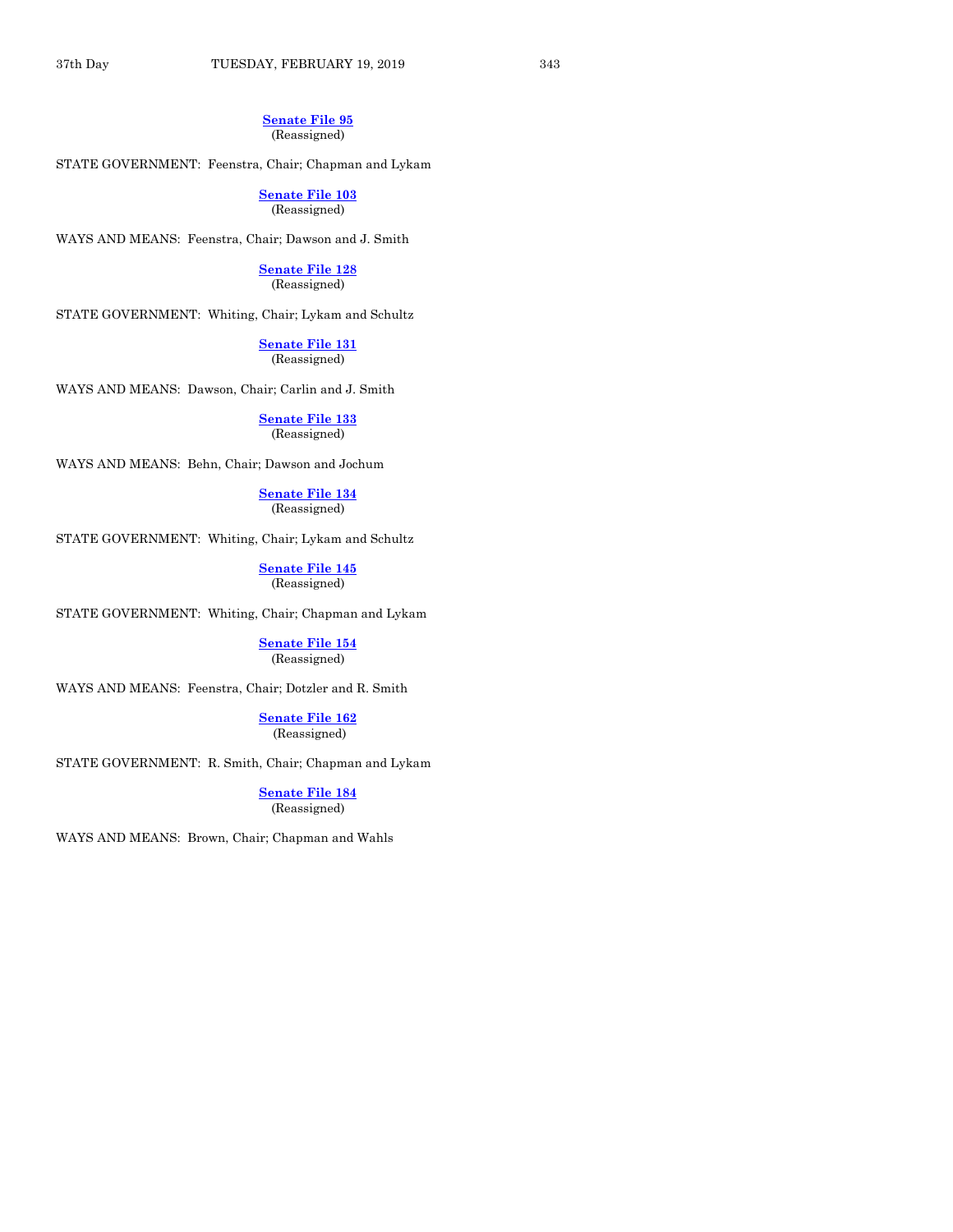#### **[Senate File 187](https://www.legis.iowa.gov/legislation/BillBook?ga=88&ba=SF187)** (Reassigned)

WAYS AND MEANS: Behn, Chair; Schultz and Wahls

**[Senate File 201](https://www.legis.iowa.gov/legislation/BillBook?ga=88&ba=SF201)** (Reassigned)

STATE GOVERNMENT: R. Smith, Chair; Lykam and Miller-Meeks

## **[Senate File 257](https://www.legis.iowa.gov/legislation/BillBook?ga=88&ba=SF257)**

(Reassigned)

WAYS AND MEANS: Feenstra, Chair; Brown and J. Smith

#### **[Senate File 260](https://www.legis.iowa.gov/legislation/BillBook?ga=88&ba=SF260)**

STATE GOVERNMENT: R. Smith, Chair; Bisignano and Chapman

## **[Senate File 271](https://www.legis.iowa.gov/legislation/BillBook?ga=88&ba=SF271)**

WAYS AND MEANS: Feenstra, Chair; Edler and Wahls

#### **[Senate File 276](https://www.legis.iowa.gov/legislation/BillBook?ga=88&ba=SF276)**

LABOR AND BUSINESS RELATIONS: Brown, Chair; Carlin and T. Taylor

#### **[Senate File 277](https://www.legis.iowa.gov/legislation/BillBook?ga=88&ba=SF277)**

STATE GOVERNMENT: Cournoyer, Chair; Bisignano and R. Smith

#### **[Senate File 284](https://www.legis.iowa.gov/legislation/BillBook?ga=88&ba=SF284)**

EDUCATION: Lofgren, Chair; Cournoyer and Ragan

#### **[Senate File 286](https://www.legis.iowa.gov/legislation/BillBook?ga=88&ba=SF286)**

TRANSPORTATION: Zumbach, Chair; Kinney and Shipley

#### **[Senate File 287](https://www.legis.iowa.gov/legislation/BillBook?ga=88&ba=SF287)**

EDUCATION: Kraayenbrink, Chair; Lofgren and J. Smith

#### **[Senate File 288](https://www.legis.iowa.gov/legislation/BillBook?ga=88&ba=SF288)**

JUDICIARY: Chapman, Chair; Schultz and R. Taylor

## **[Senate File 293](https://www.legis.iowa.gov/legislation/BillBook?ga=88&ba=SF293)**

WAYS AND MEANS: Sweeney, Chair; Behn and J. Smith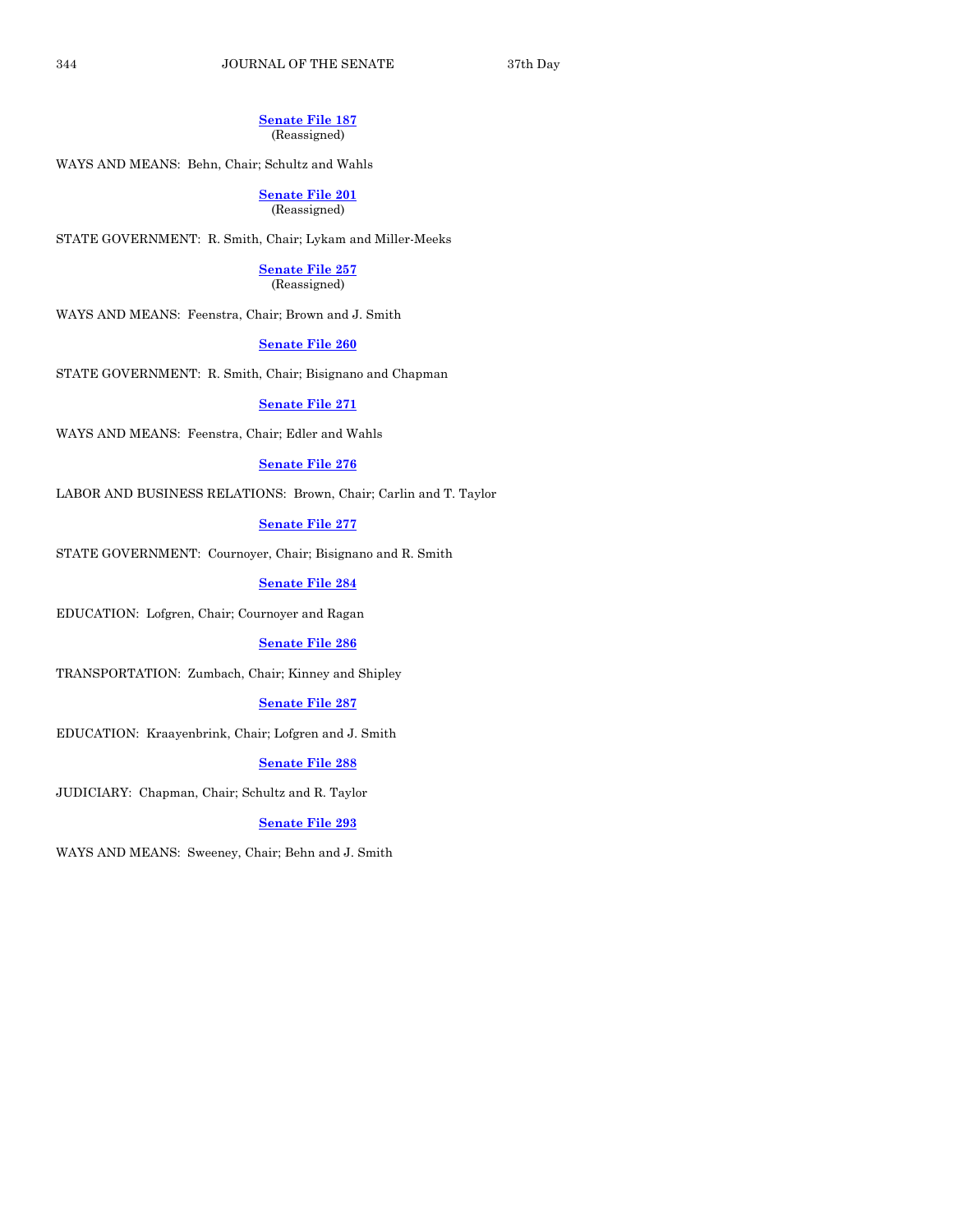## **[SSB 1039](https://www.legis.iowa.gov/legislation/BillBook?ga=88&ba=SSB1039)**

## (Reassigned)

WAYS AND MEANS: Feenstra, Chair; Bolkcom and R. Smith

**[SSB 1102](https://www.legis.iowa.gov/legislation/BillBook?ga=88&ba=SSB1102)** (Reassigned)

WAYS AND MEANS: Feenstra, Chair; Dotzler and R. Smith

#### **[SSB 1104](https://www.legis.iowa.gov/legislation/BillBook?ga=88&ba=SSB1104)**

(Reassigned)

WAYS AND MEANS: Feenstra, Chair; Dawson and Jochum

## **[SSB 1113](https://www.legis.iowa.gov/legislation/BillBook?ga=88&ba=SSB1113)**

(Reassigned)

WAYS AND MEANS: Feenstra, Chair; Behn and Quirmbach

## **[SSB 1179](https://www.legis.iowa.gov/legislation/BillBook?ga=88&ba=SSB1179)**

TRANSPORTATION: Brown, Chair; Breitbach and T. Taylor

## **[SSB 1180](https://www.legis.iowa.gov/legislation/BillBook?ga=88&ba=SSB1180)**

TRANSPORTATION: Kapucian, Chair; Jochum and Shipley

## **[SSB 1181](https://www.legis.iowa.gov/legislation/BillBook?ga=88&ba=SSB1181)**

AGRICULTURE: Brown, Chair; Wahls and Zumbach

## **[SSB 1182](https://www.legis.iowa.gov/legislation/BillBook?ga=88&ba=SSB1182)**

AGRICULTURE: Kapucian, Chair; Ragan and Sweeney

## FINAL COMMITTEE REPORTS OF BILL ACTION

## **EDUCATION**

**Bill Title: \***[SENATE FILE 316](https://www.legis.iowa.gov/legislation/BillBook?ga=88&ba=SF316) (formerly [SF 206\)](https://www.legis.iowa.gov/legislation/BillBook?ga=88&ba=SF206), a bill for an act requesting the establishment of a special education interim study committee.

## **Recommendation:** APPROVED COMMITTEE BILL.

**Final Vote:** Yeas, 15: Sinclair, Cournoyer, Quirmbach, Behn, Celsi, Edler, Johnson, Kraayenbrink, Lofgren, Ragan, Rozenboom, J. Smith, Sweeney, Wahls, and Zaun. Nays, none. Absent, none.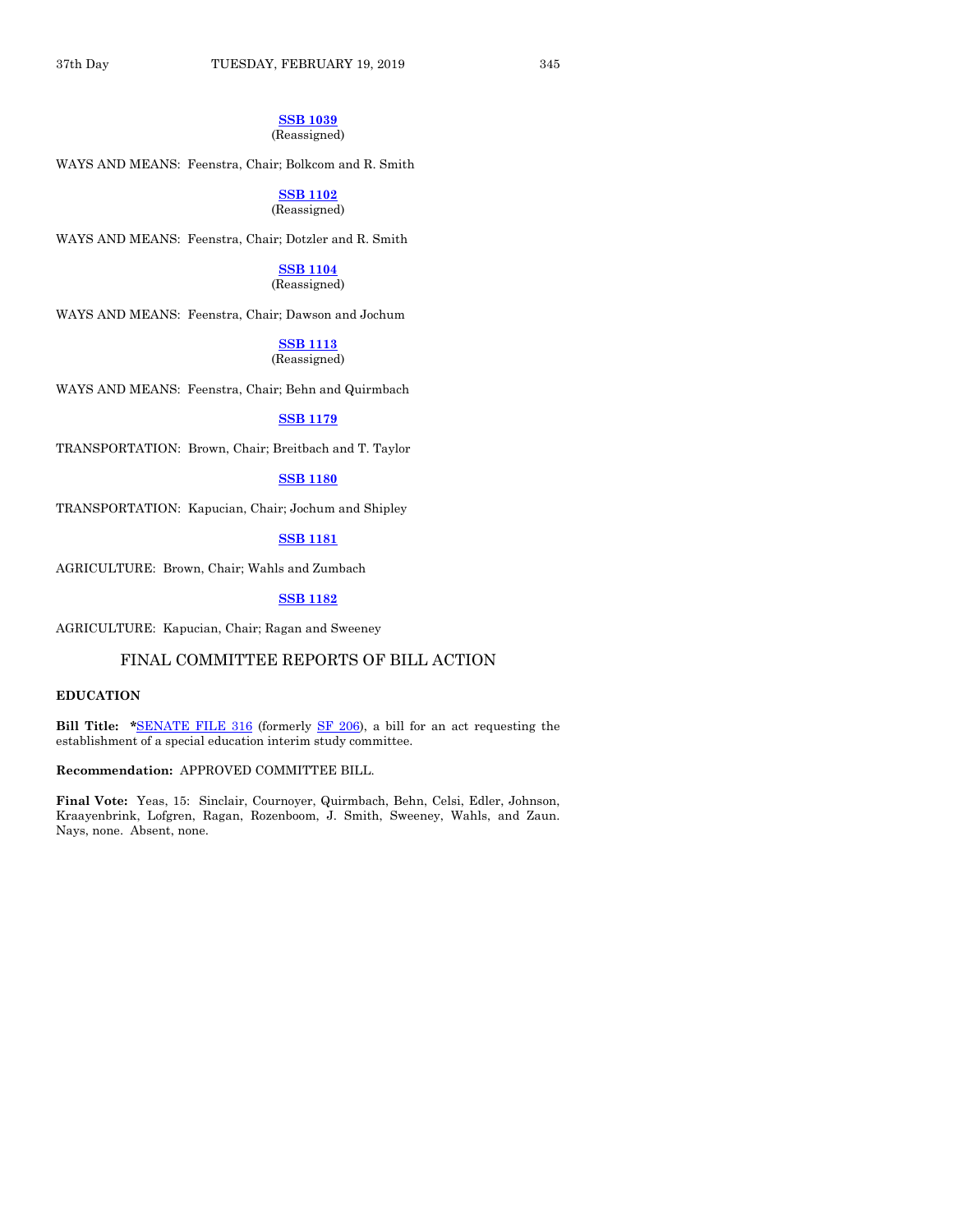#### **Fiscal Note:** NOT REQUIRED UNDER JOINT RULE 17.

\*Pursuant to Rule 40, the Legislative Services Agency reported nonsubstantive changes to the members of the Education Committee on Senate [File 316,](https://www.legis.iowa.gov/legislation/BillBook?ga=88&ba=SF316) and they were attached to the committee report.

#### **LABOR AND BUSINESS RELATIONS**

**Bill Title:** [SENATE FILE 304](https://www.legis.iowa.gov/legislation/BillBook?ga=88&ba=SF304) [\(SSB 1133\)](https://www.legis.iowa.gov/legislation/BillBook?ga=88&ba=SSB1133), a bill for an act relating to licensing sanctions against individuals who default or are delinquent on student loan debt or on a related service obligation.

#### **Recommendation:** APPROVED COMMITTEE BILL.

**Final Vote:** Yeas, 11: Schultz, Whiting, T. Taylor, Bisignano, Brown, Carlin, Dotzler, Guth, Koelker, Nunn, R. Taylor. Nays, none. Absent, none.

#### **Fiscal Note:** NOT REQUIRED UNDER JOINT RULE 17.

#### **ALSO:**

Bill Title: **[SENATE FILE 305](https://www.legis.iowa.gov/legislation/BillBook?ga=88&ba=SF305) [\(SSB 1109\)](https://www.legis.iowa.gov/legislation/BillBook?ga=88&ba=SSB1109)**, a bill for an act relating to eligibility for the supplemental nutrition assistance program and cooperation regarding a child support order.

## **Recommendation:** APPROVED COMMITTEE BILL.

**Final Vote:** Yeas, 7: Schultz, Whiting, Brown, Carlin, Guth, Koelker, and Nunn. Nays, 4: T. Taylor, Bisignano, Dotzler, and R. Taylor. Absent, none.

#### **Fiscal Note:** NOT REQUIRED UNDER JOINT RULE 17.

#### **TRANSPORTATION**

**Bill Title:** [SENATE FILE 302](https://www.legis.iowa.gov/legislation/BillBook?ga=88&ba=SF302) [\(SSB 1128\)](https://www.legis.iowa.gov/legislation/BillBook?ga=88&ba=SSB1128), a bill for an act relating to motor vehicles operated by an automated driving system, and making penalties applicable.

#### **Recommendation:** APPROVED COMMITTEE BILL.

**Final Vote:** Yeas, 13: Kapucian, Brown, T. Taylor, Breitbach, Cournoyer, Jochum, Kinney, Koelker, Lykam, Shipley, J. Smith, Whiting, and Zumbach. Nays, none. Absent, none.

**Fiscal Note:** NOT REQUIRED UNDER JOINT RULE 17.

#### **ALSO:**

**Bill Title: \***[SENATE FILE 303](https://www.legis.iowa.gov/legislation/BillBook?ga=88&ba=SF303) (formerly [SF 62\)](https://www.legis.iowa.gov/legislation/BillBook?ga=88&ba=SF62), a bill for an act relating to the replacement of a person's driver's license or nonoperator's identification card on the person's twenty-first birthday anniversary.

**Recommendation:** APPROVED COMMITTEE BILL.